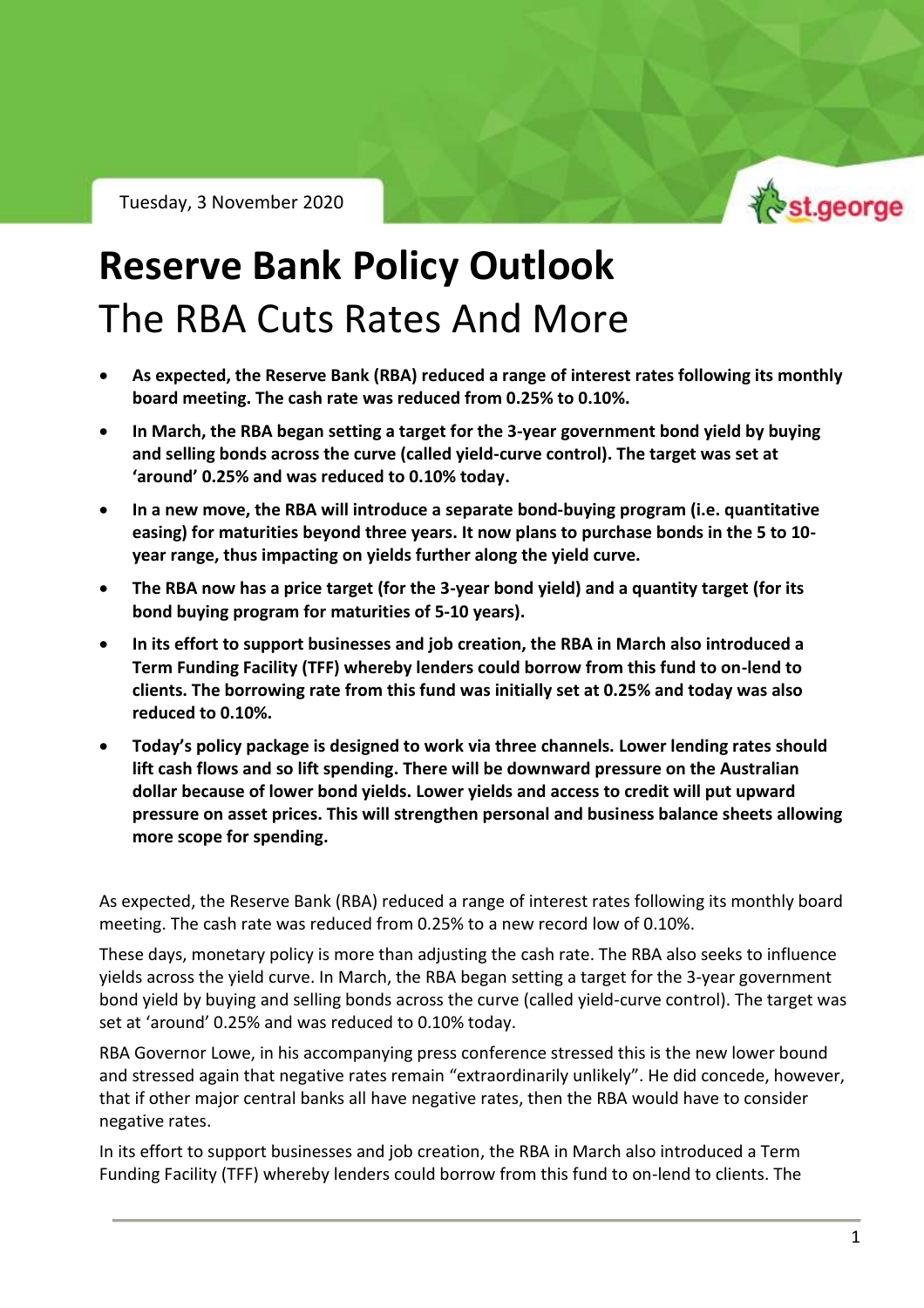borrowing rate from this fund was initially set at 0.25% and today was also reduced to 0.10%.

Another arm of the RBA's monetary policy is the operation of its Exchange Settlement account. Banks and other authorised deposit institutions (ADIs) hold accounts with the RBA and bank funds can sit there. The rate on those accounts, prior to the RBA board meeting, was 0.10%. Today that rate was reduced to zero. With a zero rate, there is no incentive for banks to hold funds in these accounts. The expectation is that banks will seek out better yielding alternatives. When lent out, these funds can assist business activity.

In a new move, the RBA will introduce a bond-buying program (i.e. quantitative easing) for maturities beyond 3 years. It now plans to purchase bonds in the 5 to 10-year range, thus impacting on yields further along the yield curve.

It announced today that it would purchase \$100 million of 5-10-year bonds issued by the Australian government and those of the states and territories for a period of six months. The RBA also said this bond-buying program is separate to the bonds it buys as part of its yield-curvecontrol program.

The RBA now has a price target (for the 3-year bond yield) and a quantity target (for its bond buying program for maturities of 5-10 years).

The new bond-buying program announced today matches the QE programs of other central banks, which the RBA hopes will bring down yields at the longer end of the Australian yield curve and reduce the demand for the Australian dollar (than otherwise would be the case). A more competitive currency would help bolster the trade sector and economic recovery.

Why is \$100 billion the magic number? The Governor explained that international experience suggests 5% of gross domestic product (GDP) is what has a meaningful effect on the currency and bond yields. For Australia that is around \$100 billion. The RBA Governor also said that if this amount proves to be wrong, they will adjust the numbers.

The Governor's statement, following the changes to monetary policy, stressed that the RBA intends to play its part in assisting the recovery and creating jobs. The RBA is concerned about the long-lasting effects from the pandemic, especially on jobs, and hopes the delivery of these new stimulus measures will reduce the risk of high unemployment. A sharp bounce back in jobs is unlikely but the priority is clearly on job creation.

Importantly, the Governor stated that the RBA board is prepared to do more if necessary. The Board will keep the size of the bond purchase program under review, particularly in light of the outlook for jobs and inflation.

Today's rate changes, and the forward guidance it has given, reduce the cost and the risk of borrowing. They should also aid recovery via their impact upon business and household balance sheets.

But will they really work? The RBA is of the view that as restrictions across the economy are lifted, so its policies will gain more traction. Recent statistics on home lending, building approvals and consumer sentiment suggest that green shoots are emerging in the economy. Today's announcements will encourage growth.

The Governor's statement acknowledged that recovery was underway. It also acknowledged that some of its early concerns were not met. Accordingly, it now forecasts that the rate of unemployment will peak a little below 8% rather than the 10% expected some months ago. It now also expects the unemployment rate to sit around 6.0% by the end of 2022 (down from 7% previously forecast).

The RBA also upgraded its near-term economic growth forecasts. GDP growth in the year to June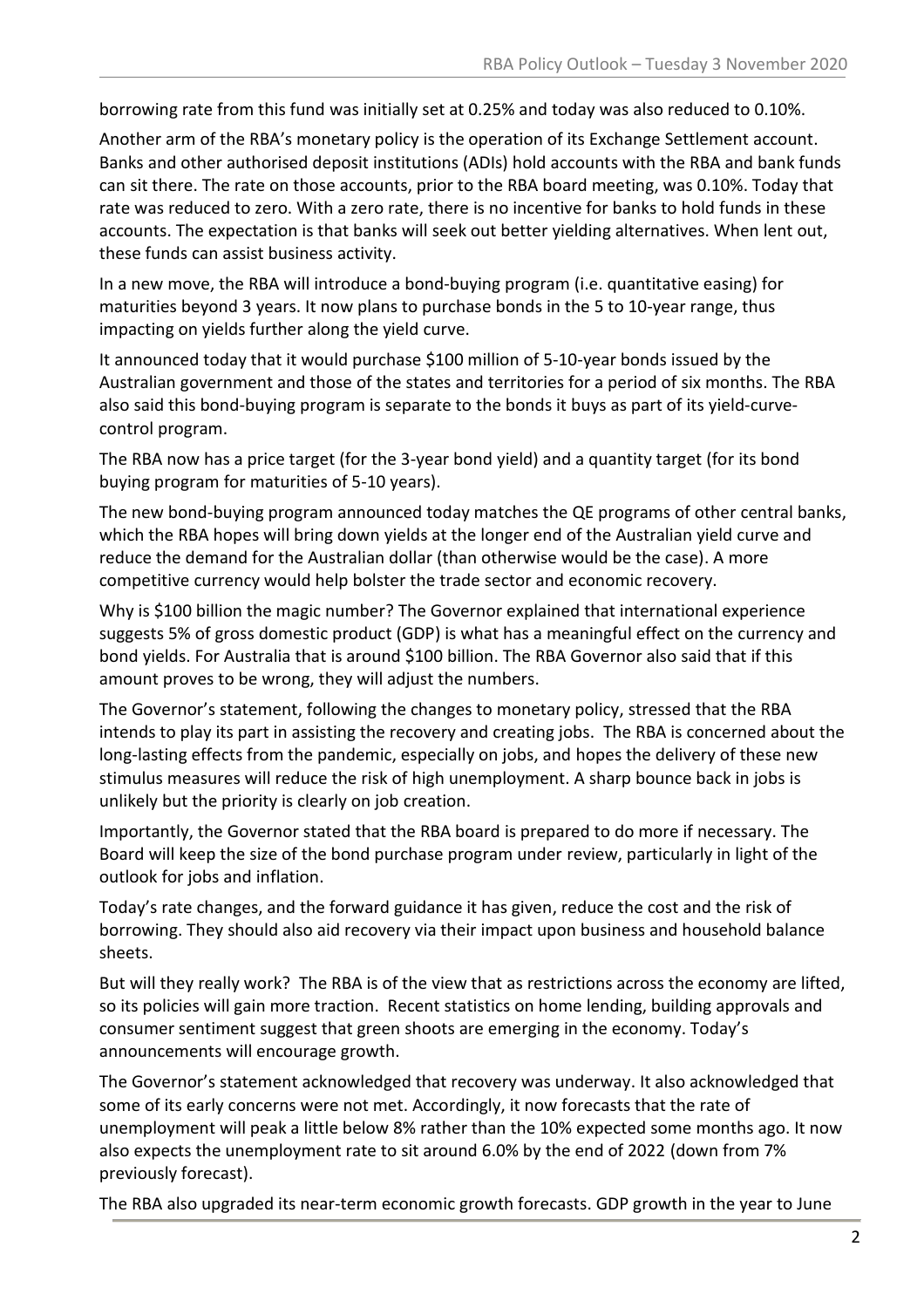2021 is now anticipated to be 6% compared with 4% previously.

But the Governor made it clear that the economy remains in recession, although the narrow definition of a technical recession won't be met with solid growth in the September quarter expected by the RBA.

Given the slack in the labour market, the RBA notes that wages growth will be weak over the next few years. This is important for its inflation outlook given that wages are a major business cost. With wage growth low, it will take longer for inflation to reach the RBA's 2-3% per annum inflation target. From this flows the remark made by the Governor that "the Board is not expecting to increase the cash rate for at least three years".

The Governor explained in his press conference that there is less certainty beyond three years, but he hopes within the next five years, the economy will begin to show signs of recalibrating and policy will begin to normalise.

Is the RBA out of firepower? The Governor says 'no' and they have additional policy tools if needed.

Today's policy package is designed to work via three channels.

Lower lending rates should lift cash flows and so lift spending.

There will be downward pressure on the Australian dollar because of lower bond yields. This will aid export industries and those receiving income from abroad.

Lower yields and access to credit will put upward pressure on asset prices. This will strengthen personal and business balance sheets allowing more scope for spending.

Together, the RBA policy package and the recent Budget announcements should help create jobs and aid in the recovery of the economy.

> **Hans Kunnen, Senior Economist** Ph: 02-8254-1316 & **Besa Deda, Chief Economist** Ph: 02-8254-3254